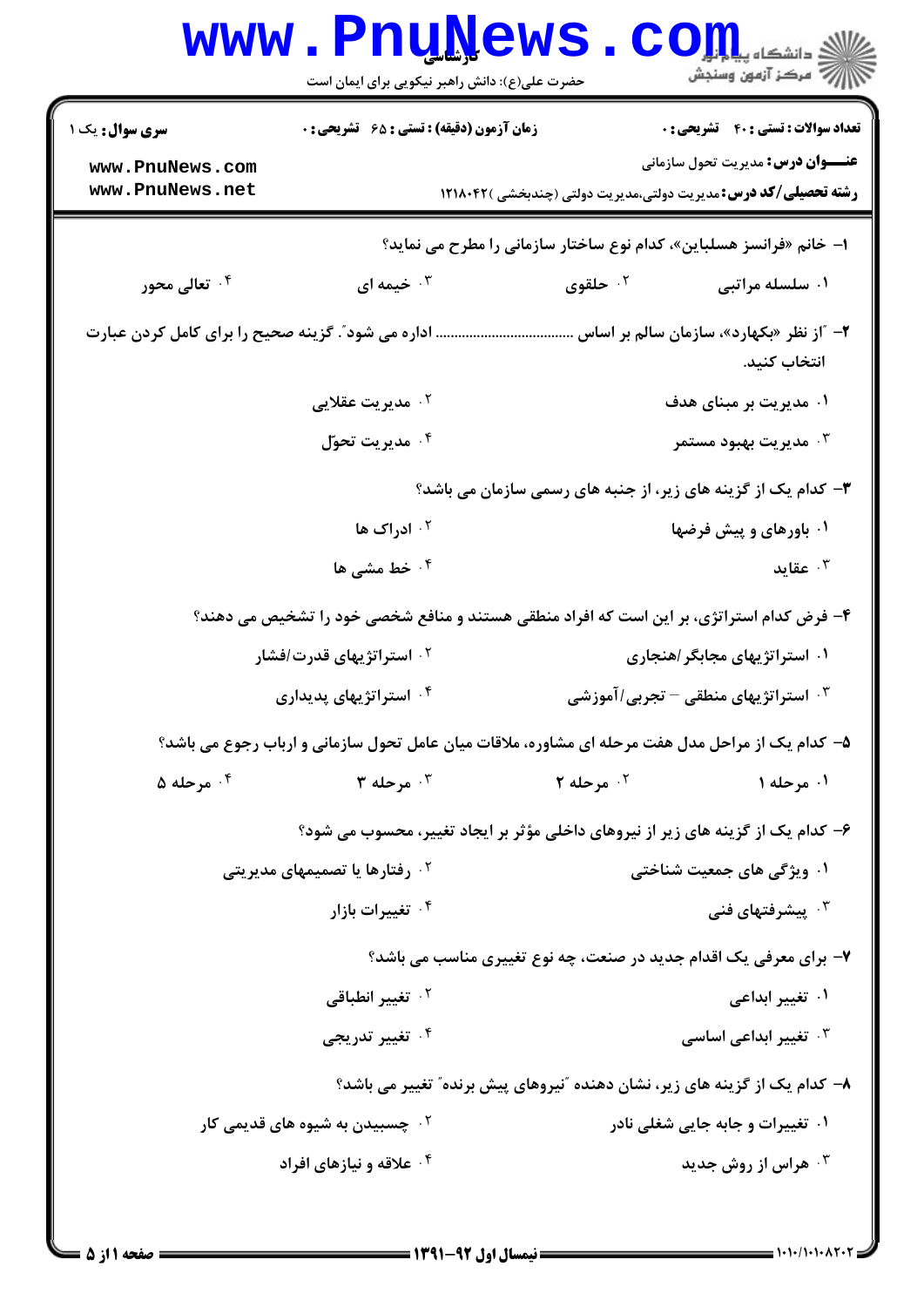|                                                                                                                                                                                                                               | <b>WWW . PNUWEWS</b><br>حضرت علی(ع): دانش راهبر نیکویی برای ایمان است |                                                                                              | ≦ دانشڪاه پ <b>يا پايار</b><br>ڪ<br>رُ⁄ مرڪز آزمون وسنڊش                                                                                                           |  |
|-------------------------------------------------------------------------------------------------------------------------------------------------------------------------------------------------------------------------------|-----------------------------------------------------------------------|----------------------------------------------------------------------------------------------|--------------------------------------------------------------------------------------------------------------------------------------------------------------------|--|
| <b>سری سوال : ۱ یک</b><br>www.PnuNews.com<br>www.PnuNews.net                                                                                                                                                                  | زمان آزمون (دقیقه) : تستی : ۶۵ گتشریحی : 0                            |                                                                                              | <b>تعداد سوالات : تستی : 40 ٪ تشریحی : 0</b><br><b>عنـــوان درس:</b> مدیریت تحول سازمانی<br><b>رشته تحصیلی/کد درس:</b> مدیریت دولتی،مدیریت دولتی (چندبخشی )۱۲۱۸۰۴۲ |  |
| ۹–  در پیوستار مقاومت در مقابل تغییر، چنانچه "کارشکنی هوشمندانه" صورت پذیرد، کدام یک از دامنه های پیوستار مصداق                                                                                                               |                                                                       |                                                                                              | پیدا می کند؟                                                                                                                                                       |  |
| ۰۴ مقاومت غیرفعال                                                                                                                                                                                                             | ة مقاومت فعال $\cdot$                                                 | <sup>۲</sup> ۰ بی تفاوتی                                                                     | ۰۱ پذیرش                                                                                                                                                           |  |
| ۱۰– از میان استراتژی هایی که برای کاهش نیروهای بازدارنده در هر تغییر سازمانی مورد استفاده قرار می گیرد، درکدام<br>استراتژی با مسئولیت دادن به افرادی که سد راه تغییر می شوند می توان تا حدود زیادی آنها را زیر نفوذ قرار داد؟ |                                                                       |                                                                                              |                                                                                                                                                                    |  |
|                                                                                                                                                                                                                               | <sup>۲</sup> ۰ فشار پنهان و آشکار                                     |                                                                                              | ۰۱ مذاکره                                                                                                                                                          |  |
|                                                                                                                                                                                                                               | ۰ <sup>۴</sup> مشارکت                                                 |                                                                                              | ۰۳ خودی-گردانی                                                                                                                                                     |  |
|                                                                                                                                                                                                                               | همراه می باشد ؒ. گزینه صحیح را برای کامل کردن عبارت انتخاب کنید.      |                                                                                              | ١١− ″پژوهش عملی، غالباً با                                                                                                                                         |  |
| ۰ <sup>۴</sup> یادگیری عملی                                                                                                                                                                                                   | برنامه ریزی عملی $\cdot^{\texttt{w}}$                                 | ۰۲ انعطاف پذیری                                                                              | ۰۱ آموزش عملی                                                                                                                                                      |  |
| ۰۴ بهبود سازمان                                                                                                                                                                                                               | ۰۳ بانک اطلاعاتی                                                      | برای برنامه ریزی عملی، اجرای عملیات و ارزیابی عملیات هستند ؒ.<br>۰ <sup>۲</sup> آموزش حساسیت | ۱۲– "برنامه های اثربخش بهبود همواره ……………………… می طلبد، یعنی آنها به طور منظم متکی به حقایق عملی بدست آمده<br>۰۱ پژوهش عملی                                         |  |
|                                                                                                                                                                                                                               |                                                                       |                                                                                              | ۱۳- مشخصه های کلیدی پژوهش عملی مشارکتی در کدام گزینه <u>نیامده است؟</u>                                                                                            |  |
| ۰۴ تنوّع گرایی                                                                                                                                                                                                                | ۰ <sup>۳</sup> جهت گیری موردی                                         | ۰ <sup>۲</sup> مشارکت در دانش                                                                | ۰۱ آموزش حساسیت                                                                                                                                                    |  |
|                                                                                                                                                                                                                               |                                                                       |                                                                                              | ۱۴- "نوع مشارکت در کایزن،  در حالی که در نوآوری، مبتنی بر  می باشد". گزینه صحیح را برای<br>كامل كردن عبارت انتخاب كنيد.                                            |  |
|                                                                                                                                                                                                                               | ۰ <sup>۲</sup> جمع گرا - فردگرا                                       |                                                                                              | ۰۱ بلندمدت – کوتاهمدت                                                                                                                                              |  |
|                                                                                                                                                                                                                               | ۰۴ فراگیر – تعدادی نخبه                                               |                                                                                              | هوردی - پیوسته $\cdot^{\mathsf{v}}$                                                                                                                                |  |
|                                                                                                                                                                                                                               |                                                                       |                                                                                              | ۱۵–  تویود اکیشیرو، بنیانگذار تویوتا، دو عنصر مهم را که به عنوان «سیستم تولید تویوتا» مشهور گردید را ارائه نمود، آن دو<br>كدامند؟                                  |  |
|                                                                                                                                                                                                                               | $- TQM$ - $\mathcal{N}$ - $\mathcal{N}$                               |                                                                                              | ۰۱ تولید به موقع – کنترل کیفیت جامع                                                                                                                                |  |
|                                                                                                                                                                                                                               | تولید بدون نقص $-$ تولید به موقع $\cdot$ ۴                            |                                                                                              | $-JIT$ - $^{\circ}$ تايزن                                                                                                                                          |  |
| ۰۴ ترکیبی - انتقالی                                                                                                                                                                                                           | ۰ <sup>۳</sup> همگرایی - انتقالی                                      | ۰۲ تحلیلی - پیوسته                                                                           | ۱۶– کدام یک از گزینه های زیر نشان دهنده دو فرآیند شناختی اساسی درگیر حل مشکل خلاق، می باشد؟<br>۰۱ همگرایی - جانبی                                                  |  |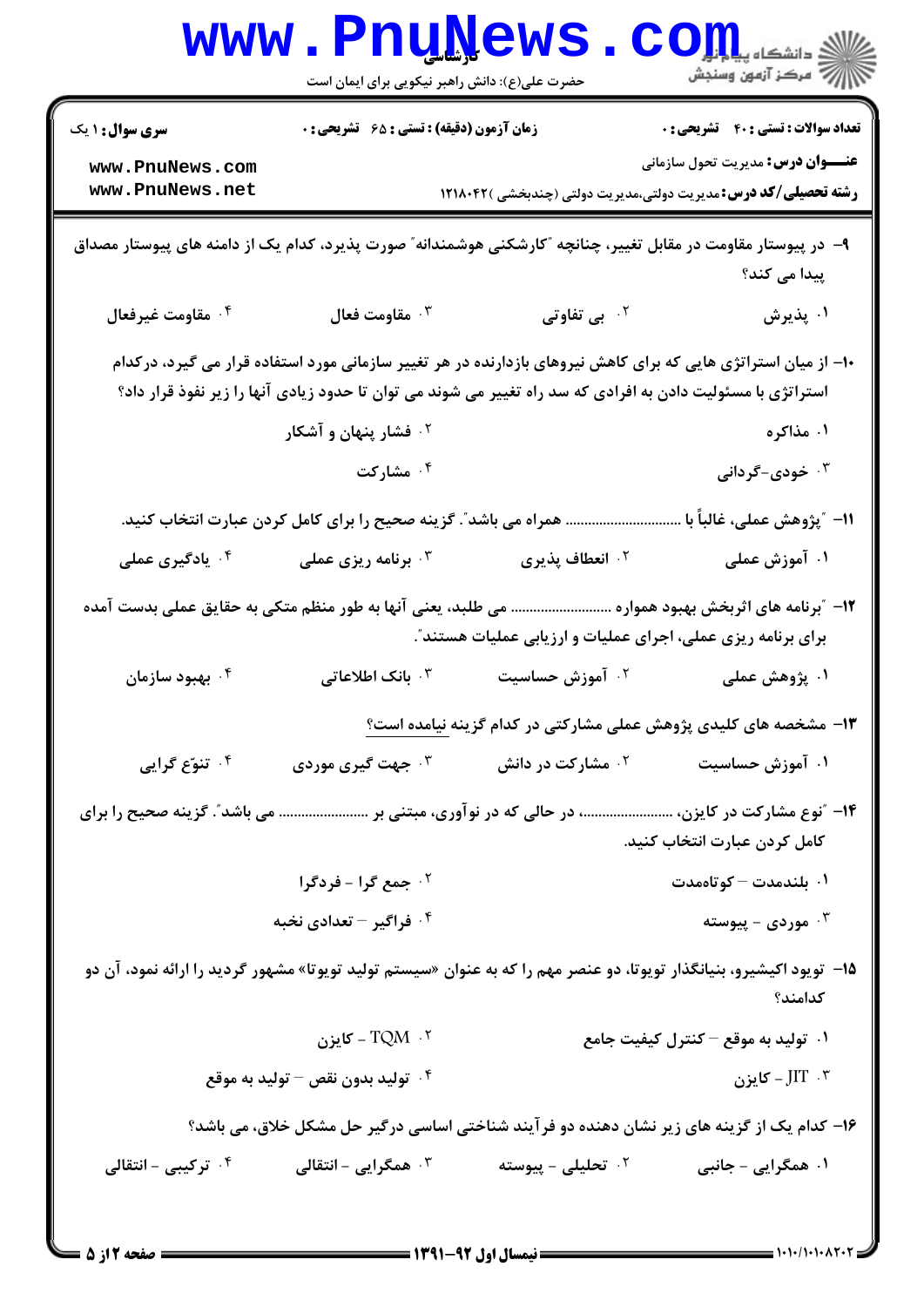|                                                                                                        | <b>www.Pnunews</b>                               | حضرت علی(ع): دانش راهبر نیکویی برای ایمان است | COIL,<br>رآ - مرڪز آزمون وسنڊش                                                                                                                                        |
|--------------------------------------------------------------------------------------------------------|--------------------------------------------------|-----------------------------------------------|-----------------------------------------------------------------------------------------------------------------------------------------------------------------------|
| <b>سری سوال : ۱ یک</b>                                                                                 | <b>زمان آزمون (دقیقه) : تستی : 65 گشریحی : 0</b> |                                               | <b>تعداد سوالات : تستي : 40 ٪ تشريحي : 0</b>                                                                                                                          |
| www.PnuNews.com<br>www.PnuNews.net                                                                     |                                                  |                                               | <b>عنـــوان درس:</b> مدیریت تحول سازمانی<br><b>رشته تحصیلی/کد درس:</b> مدیریت دولتی،مدیریت دولتی (چندبخشی )۱۲۱۸۰۴۲                                                    |
|                                                                                                        |                                                  |                                               | ۱۷– کدام یک از گزینه های زیر از عوامل دور، که در آن رفتارهای خلّاق رخ می دهند، می باشد؟                                                                               |
|                                                                                                        | ۰ <sup>۲</sup> ساختار سازمانی                    |                                               | ۱. فرهنگ سازمانی                                                                                                                                                      |
|                                                                                                        | ۰۴ عوامل درون سازمانی                            |                                               | ۰ <sup>۳ ع</sup> وامل برون سازمانی $\cdot$                                                                                                                            |
| ۱۸- "سه نوع اصلی نوآوری وجود دارد، که هر یک می توانند در …                                             |                                                  |                                               |                                                                                                                                                                       |
|                                                                                                        | <sup>۲</sup> ۰ درجه تازگی - سازگاری              |                                               | ۰۱ دوره عمر ۱۰۰ ثر                                                                                                                                                    |
|                                                                                                        | ۰۴ دوره عمر - سازگاری                            |                                               | ۰ <sup>۳</sup> درجه تازگی - اثر                                                                                                                                       |
|                                                                                                        |                                                  |                                               | ۱۹– کدام یک از گزینه های زیر نشان دهنده امور راهور فرهنگی است که ماهیت وظایف و رخدادهای عمومی را که بوسیله<br>سازمان ظهور می کند، شکل می دهد؟                         |
| ۰۴ هنجارها                                                                                             | انتظارات $\cdot$                                 | ۰۲ مصنوع ها                                   | ۰۱ آرمان ها                                                                                                                                                           |
|                                                                                                        |                                                  |                                               | +۲- ارزشهایی که در رابطه با امور جاری و استفاده از تسهیلات و امکانات و همچنین، دستآوردهای علمی و فنی بشر در هر دوره<br>مطرح می شود، چه نامیده می شود؟                 |
| ۰۴ ارزشهای درونی                                                                                       | ۰۳ ارزشهای کارکردی                               | <sup>۲.</sup> ارزشهای ذاتی                    | ۰۱ ارزشهای اساسی                                                                                                                                                      |
|                                                                                                        |                                                  |                                               | <b>ا۲−</b> فرآیند انعکاسی که همه اعضا سازمان در همه سطوح در آن ایفای نقش می کنند و مجموعه اطلاعاتی که از محیط های<br>داخل و خارج سازمان کسب می شود، چه نامیده می شود؟ |
| ۰۴ جنبش کیفیت                                                                                          | سازمان يادگيرنده $\cdot^{\mathsf{y}}$            | <sup>۲</sup> . یادگیری گروهی                  | ۰۱ یادگیری سازمانی                                                                                                                                                    |
|                                                                                                        |                                                  |                                               | ۲۲– "کار مدیریت دانش، بر جابه جایی و انتقال دانش فردی () به دانش سازمانی () متمرکز است".<br>گزینه صحیح را برای کامل کردن عبارت انتخاب کنید.                           |
|                                                                                                        | ۰۲ دانش صریح – دانش صریح                         |                                               | ۰۱ دانش ضمنی – دانش ضمنی                                                                                                                                              |
|                                                                                                        | ۰۴ دانش ضمنی – دانش صریح                         |                                               | دانش صریح $-$ دانش ضمنی $\cdot$                                                                                                                                       |
| ۲۳- سه متغیر اولیه در مدل طناب استراتژیک «تی چی»، چه نام دارند؟                                        |                                                  |                                               |                                                                                                                                                                       |
|                                                                                                        | ۰ <sup>۲</sup> سیاسی، فرهنگی، اجتماعی            |                                               | ۰۱ فنی، سیاسی، فرهنگی                                                                                                                                                 |
|                                                                                                        | ۰۴ ساختاری، رفتاری، زمینه ای                     |                                               | ۰ <sup>۳</sup> فنی، ساختاری، اجتماعی                                                                                                                                  |
| ۲۴− کدام یک از فنون تحلیل OD، پیشرفته تر است و عمدتاً شامل آزمودن روابط بین عناصر مختلف پژوهش می باشد؟ |                                                  |                                               |                                                                                                                                                                       |
| ۰۴ مفهومی                                                                                              | ۰۳ بخشی                                          | ۰۲ محتوایی                                    | ۰۱ مقایسه ای                                                                                                                                                          |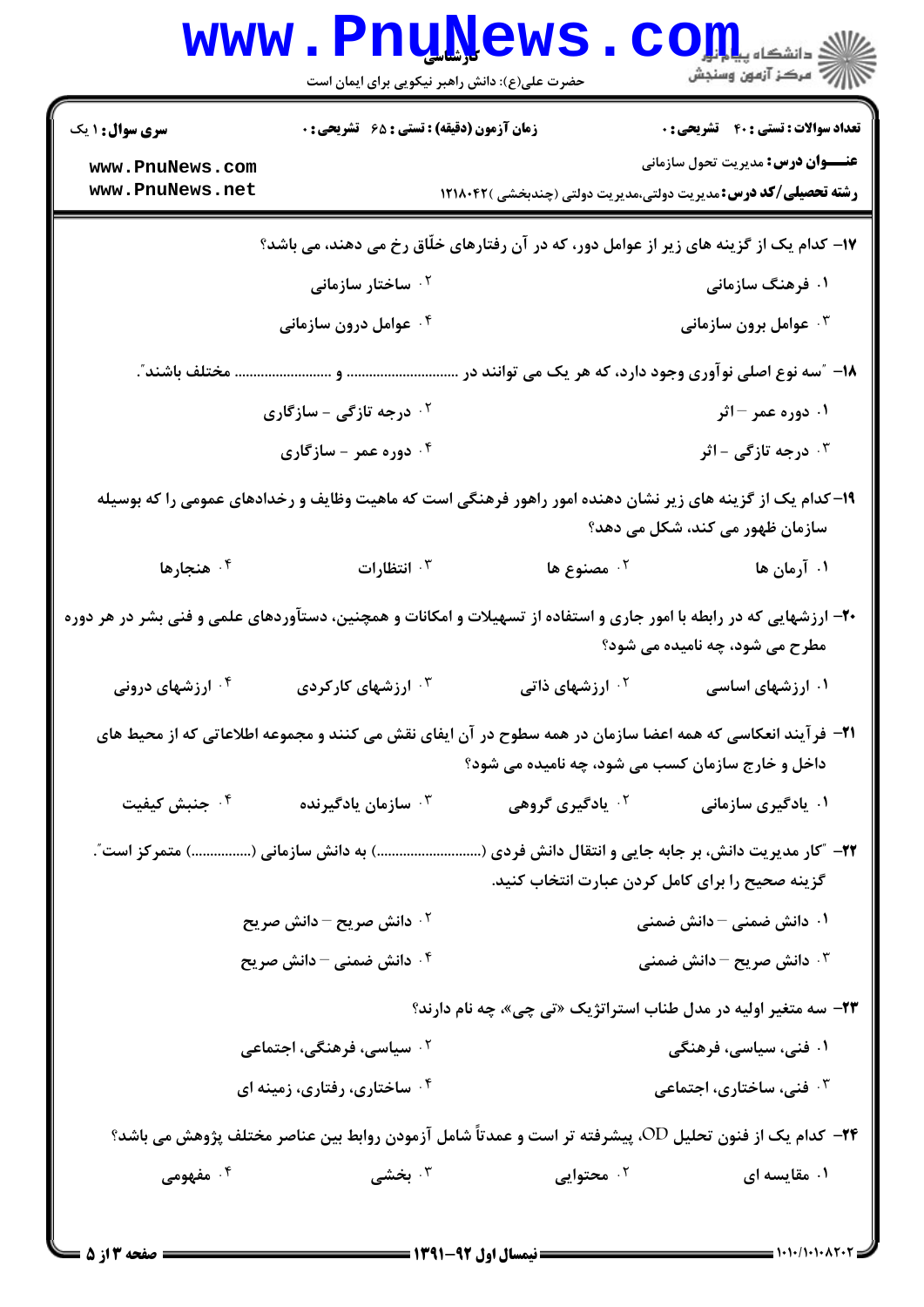|                                                                                            | <b>www.PnuNews</b>                                      | حضرت علی(ع): دانش راهبر نیکویی برای ایمان است | تح دانشگاه پ <b>یایا</b><br>تحصیلات<br>رآ مرکز آزمون وسنجش                                                                                                                                                                                                                                                                                                                                                            |  |
|--------------------------------------------------------------------------------------------|---------------------------------------------------------|-----------------------------------------------|-----------------------------------------------------------------------------------------------------------------------------------------------------------------------------------------------------------------------------------------------------------------------------------------------------------------------------------------------------------------------------------------------------------------------|--|
| <b>سری سوال :</b> ۱ یک                                                                     | <b>زمان آزمون (دقیقه) : تستی : 65 - تشریحی : 0</b>      |                                               | تعداد سوالات : تستى : 40 - تشريحي : 0                                                                                                                                                                                                                                                                                                                                                                                 |  |
| www.PnuNews.com<br>www.PnuNews.net                                                         |                                                         |                                               | <b>عنـــوان درس:</b> مدیریت تحول سازمانی<br><b>رشته تحصیلی/کد درس:</b> مدیریت دولتی،مدیریت دولتی (چندبخشی )۱۲۱۸۰۴۲                                                                                                                                                                                                                                                                                                    |  |
|                                                                                            |                                                         |                                               | ۲۵- اصول ارائه شده توسط «هنری فورد»، به چه مکتبی معروف گردیده است؟                                                                                                                                                                                                                                                                                                                                                    |  |
| ۰۴ مارکسیسم                                                                                | ۰۳ فوردیسم                                              | ۰۲ فئودالیسم                                  | ۰۱ تیلوریسم                                                                                                                                                                                                                                                                                                                                                                                                           |  |
|                                                                                            |                                                         |                                               | ۲۶– کدام یک از گزینه های زیر از ویژگیهای اصلی اهداف برای ارتقای عملکرد سیستم، می باشد؟                                                                                                                                                                                                                                                                                                                                |  |
|                                                                                            | ۰ <sup>۲</sup> اهداف غیر قابل دسترس                     |                                               | ۰۱ اهداف کیفی                                                                                                                                                                                                                                                                                                                                                                                                         |  |
|                                                                                            | ۰۴ اهداف واقع گرایانه                                   |                                               | اهداف کلی و مبهم $\cdot$ "                                                                                                                                                                                                                                                                                                                                                                                            |  |
| <b>۲۷</b> - کدام یک از گزینه های زیر از مراحل فرآیند چهار مرحله ای استفاده از MBO می باشد؟ |                                                         |                                               |                                                                                                                                                                                                                                                                                                                                                                                                                       |  |
|                                                                                            | <sup>٢</sup> ٠ تبيين وظايف                              |                                               | ۰۱ بحث های اجرایی مستمر                                                                                                                                                                                                                                                                                                                                                                                               |  |
|                                                                                            | ۰۴ ارزیابی اهداف کارکنان                                |                                               | ۰ <sup>۳</sup> مروری بر استانداردهای کاری $\cdot$                                                                                                                                                                                                                                                                                                                                                                     |  |
|                                                                                            |                                                         |                                               | <b>۲۸</b> - سیستم (۲) لیکرت، چه نام دارد؟                                                                                                                                                                                                                                                                                                                                                                             |  |
|                                                                                            | $^{\text{7}}\cdot$ نوعدوستى – مستبدانه                  |                                               | ۰۱ نفع پرستی - مستبدانه                                                                                                                                                                                                                                                                                                                                                                                               |  |
|                                                                                            | ۰ <sup>۴</sup> مشارکتی گروهی                            |                                               | شاوره ای $\cdot^{\intercal}$                                                                                                                                                                                                                                                                                                                                                                                          |  |
|                                                                                            |                                                         |                                               | ۲۹– در کدام موج کیفیت، توجه از تأکید بر روی بهبود روشهای انجام کار به تأکید بر ارتقای چگونگی انجام کار معطوف می<br>شود؟                                                                                                                                                                                                                                                                                               |  |
| ۰ <sup>۴</sup> موج چهار کیفیت                                                              | ۰۳ موج سوم کیفیت                                        | ۰ <sup>۲</sup> موج دوم کیفیت                  | ۰۱ موج اول کیفیت                                                                                                                                                                                                                                                                                                                                                                                                      |  |
|                                                                                            |                                                         |                                               | ۳۰– کدام یک از گزینه های زیر از خصوصیات کیفیت زندگی کاری(QWL) محسوب می گردد؟                                                                                                                                                                                                                                                                                                                                          |  |
|                                                                                            | <sup>۲</sup> ۰ به شرایط و جو <i>تک</i> اری توجهی ندارد. |                                               | ۰۱ یکی از روشهای انگیزش کارکنان است.                                                                                                                                                                                                                                                                                                                                                                                  |  |
|                                                                                            | ۰۴ در تشکیل گروههای کار خودکنترل نیست.                  |                                               | ۰۳ محدود به تغییر محتوای کار است. $\cdot$                                                                                                                                                                                                                                                                                                                                                                             |  |
|                                                                                            |                                                         |                                               | <b>۳۱</b> منظور از مدیریت مشارکتی چیست؟                                                                                                                                                                                                                                                                                                                                                                               |  |
|                                                                                            | <sup>۲</sup> ۰ ایجاد تیمهای مستقل و یا خودگردان         |                                               | ۰۱ سهیم شدن کارکنان در اطلاعات و تصمیم گیری                                                                                                                                                                                                                                                                                                                                                                           |  |
|                                                                                            | ۰۴ استقلال شغلی کارکنان                                 |                                               | ۰۳ برنامه های کمک به کارکنان در امور کاری                                                                                                                                                                                                                                                                                                                                                                             |  |
|                                                                                            |                                                         |                                               | ۳۲– کدام یک از گزینه های زیر از افراد یک سازمان که از واحدهای مختلف می باشند، تشکیل می شود؟                                                                                                                                                                                                                                                                                                                           |  |
| ۰۴ گروه وظیفه ای                                                                           | ۰ <sup>۳</sup> گروه خویشاوند                            | ۰ <sup>۲</sup> گروه خانواده                   | ۰۱ گروه بیگانه                                                                                                                                                                                                                                                                                                                                                                                                        |  |
|                                                                                            |                                                         |                                               | <b>۳۳</b> - گرایش «بررسی- بازخورد» با کدام یک از تئوریهای سیستم مدیریت رنسیس لیکرت ارتباط نزدیکی دارد؟                                                                                                                                                                                                                                                                                                                |  |
| $\mathfrak{h}$ ۰۴ سیستم (۱)                                                                | ۰ <sup>۳</sup> سیستم (۲) $\cdot$                        | ۰ <sup>۲</sup> سیستم (۳)                      | ۰۱ سیستم (۴)                                                                                                                                                                                                                                                                                                                                                                                                          |  |
| <b>ــ صفحه 4 از 5</b>                                                                      |                                                         |                                               | $\frac{1}{1-\frac{1}{1-\frac{1}{1-\frac{1}{1-\frac{1}{1-\frac{1}{1-\frac{1}{1-\frac{1}{1-\frac{1}{1-\frac{1}{1-\frac{1}{1-\frac{1}{1-\frac{1}{1-\frac{1}{1-\frac{1}{1-\frac{1}{1-\frac{1}{1-\frac{1}{1-\frac{1}{1-\frac{1}{1-\frac{1}{1-\frac{1}{1-\frac{1}{1-\frac{1}{1-\frac{1}{1-\frac{1}{1-\frac{1}{1-\frac{1}{1-\frac{1}{1-\frac{1}{1-\frac{1}{1-\frac{1}{1-\frac{1}{1-\frac{1}{1-\frac{1}{1-\frac{1}{1-\frac{1$ |  |